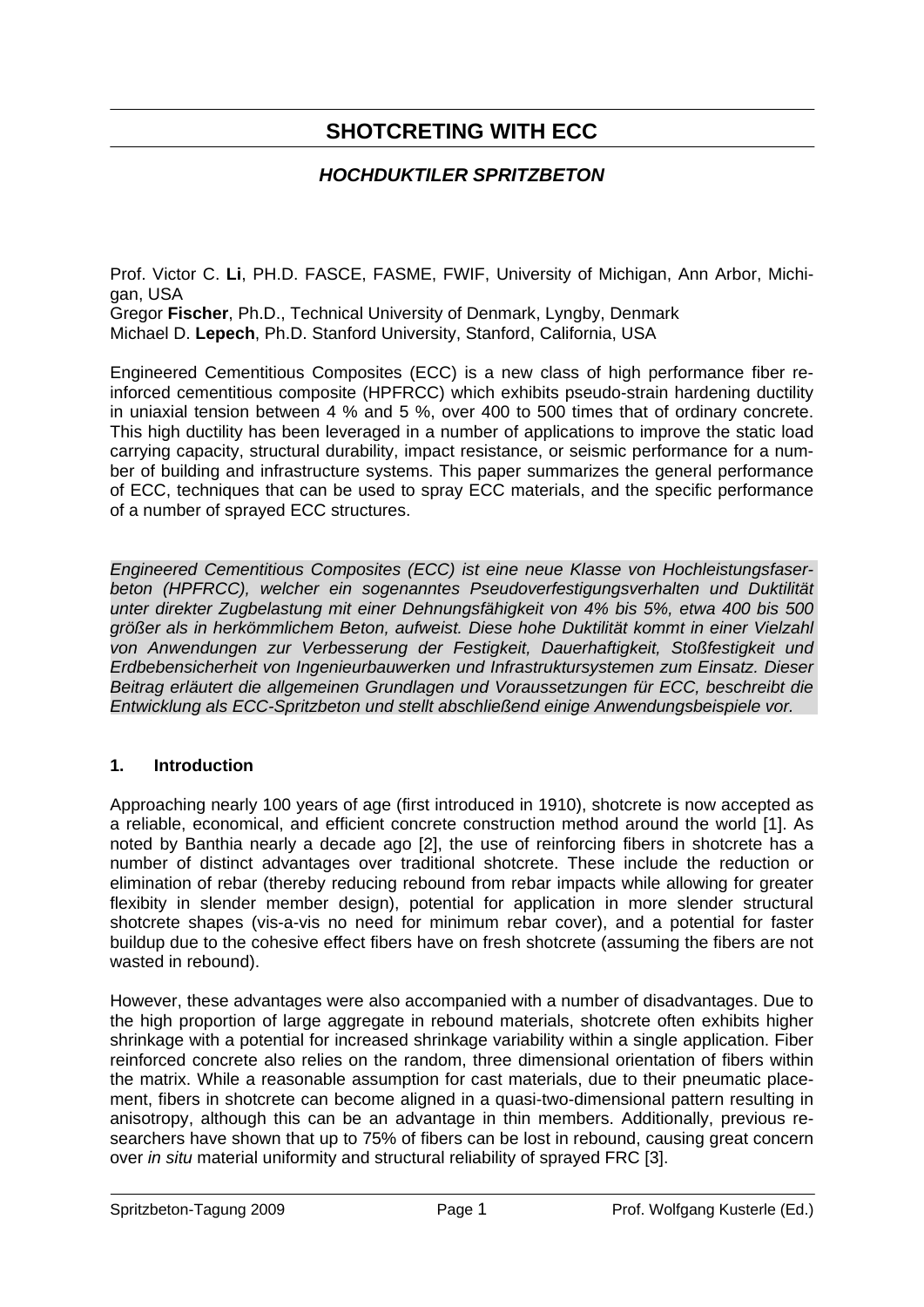More recently, work has been carried out to leverage specific strengths of fiber reinforced concrete and mitigate the disadvantages of conventional shotcrete and fiber reinforced shotcrete mentioned previously through new materials design or improved characterization of fiber shotcrete material variability. Such work has focused on the development of new fibers for use in shotcrete which are shaped to reduce fiber rebound [4], characterization of fiber reinforced shotcrete testing standards [5, 6], and determination of fiber reinforced shotcrete structural performance [7] at various maturities [8].

### **2. US performance requirements for shotcreting and current performance**

To provide perspective for the development of sprayable ECC, the current performance requirements and performance characteristics of shotcrete in the United State are briefly reviewed. A number of international standards, building codes, and practical guidelines currently govern the practice of shotcreting. Within the American Concrete Institute's "Guide to Shotcrete" a number of materials guidelines are set forth to ensure quality shotcrete construction. These include the use of ASTM C150 cement, ASTM C33 aggregates (with additional gradation recommendations for shotcrete), and ASTM-compliant deformed steel rebar, welded wire fabric, steel fibers, glass fibers, or synthetic fibers [1]. Such general concrete provisions are in place to provide the same mechanical performance from shotcrete as is expected from cast-in-place concrete.

Aside from these basic material requirements a number of requirements are made on the training and certification of the nozzleman. As noted in the ACI "Guide to Shotcrete",

"The quality of shotcrete application depends to a large extent on the gun operator and nozzleman, control of mixing water, nozzle velocity, and nozzle technique. In each case, the expertise and experience of the responsible crew member determines the adequacy and quality of operation. [1]"

Recognizing the importance of the individual crew, a number of certifications, guidelines, and references are provided for the training of shotcrete nozzlemen and gun operators. These guidelines focus on spraying and nozzle techniques to effectively reduce rebound, improve consolidation, and manage overspray buildup in formwork corners or projections.

With regard to structural shotcrete, particular attention is paid to the proper encasement of rebar by nozzlemen. To prevent voids and sand pocket shadows, particular recommendations are made for minimum rebar spacing. Specifically in the case of two-curtain reinforcement, the curtain nearest the nozzle must have a minimum bar spacing of 12 diameters in both directions, and the back curtain must have a minimum bar spacing of 6 diameters in both directions [1].

Due to the high amount of rebound, which is primarily comprised of large aggregate, *in situ* shotcrete material is often much richer (i.e. higher cement content) than cast-in-place concrete with an identical initial mix design [1]. Therefore, there is a greater tendency toward shrinkage cracking. To alleviate this, proper curing of structural shotcrete is critical. A continuous wet cure of 7 days with at a minimum temperature above 5°C is recommended.

Noted by its worldwide acceptance, the performance of shotcrete in both non-structural and structural applications has been highly successful. However, a number of shortcomings associated with shotcrete persist, thus hampering even greater acceptance. The strong correlation of overall shotcrete quality with nozzleman and gun operator performance leads to higher variability in the quality of placed shotcrete. As noted, this individual performance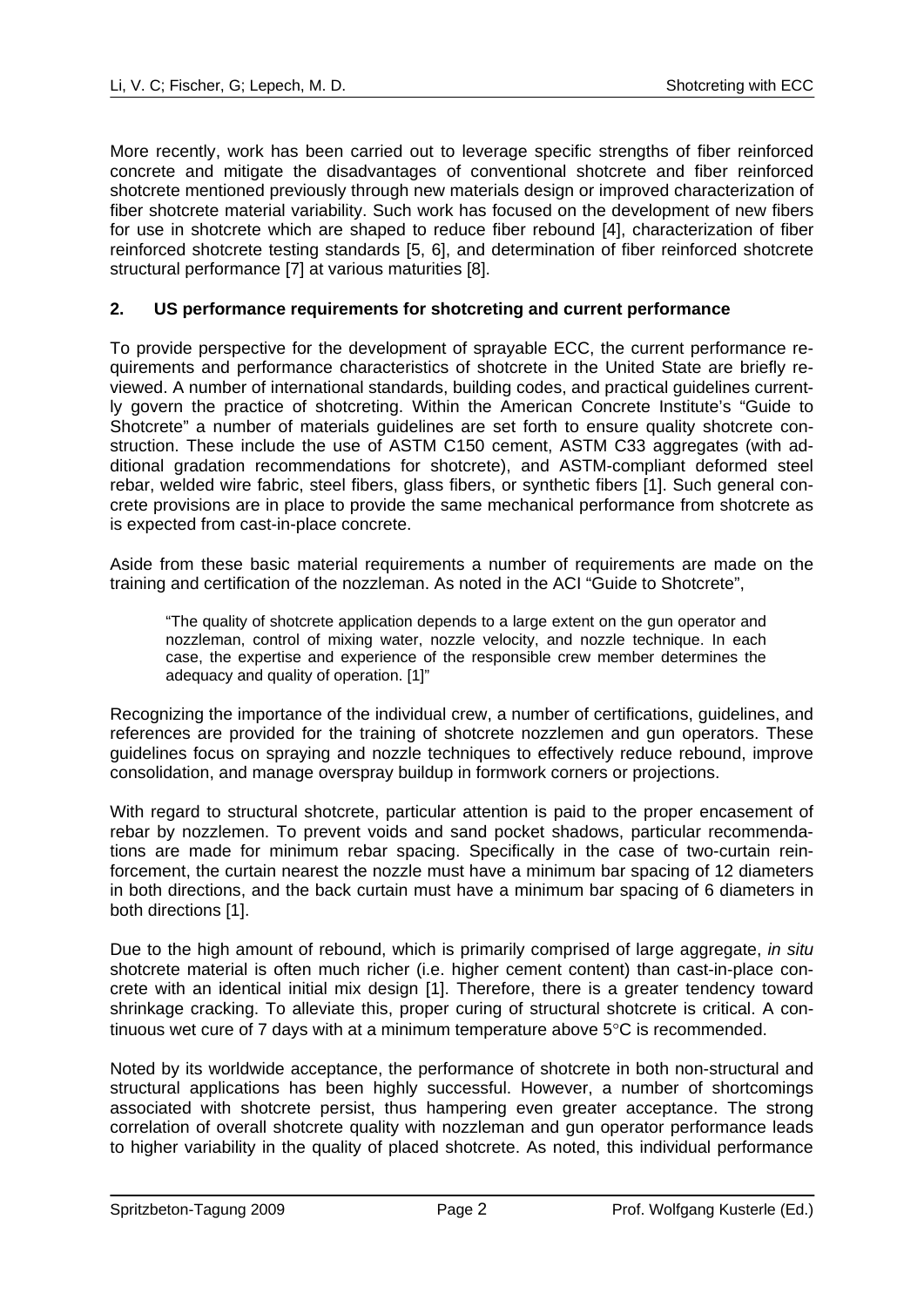can directly affect the volume of rebound, proper encasement of steel reinforcement, and control of shrinkage cracking. Therefore, a new materials solution using sprayable Engineered Cementitious Composites (ECC) that is independent of the quality or training of the shotcrete installation team has been under development and commercialization. Relying on unique mix proportions that exclude large aggregates, polymer fibers that reduce high volume fraction rebound, high material ductility which does not rely on steel reinforcement for tensile strain capacity, and inherent crack control properties which intrinsically limit the durability impact and aesthetic appearance of restrained shrinkage cracking, sprayable ECC has been designed to counteract a number of the remaining shortfalls of both traditional shotcrete and fiber reinforced shotcrete.

### **3. Sprayable Engineered Cementitious Composites**

Engineered Cementitious Composites (ECC) is a specific class of high performance fiber reinforced concrete (HPFRCC) that exhibits high ductility ranging from 1-5 % under uniaxial tension. ECC attains this high ductility through the formation of multiple microcracks with selfcontrolled crack widths ranging from 20-100 micron. This high ductility and tight crack width is a result of a micromechanical design procedure [9] that suppresses localized fracture phenomena typical in brittle cementitious materials under tensile load. The ultimate tensile strength of ECC ranges from 3-8 MPa, with first cracking occurring at about 80% of ultimate strength. Between first cracking and ultimate tensile strength, ECC undergoes pseudo strainhardening behavior during which multiple cracking occurs. The effective stiffness of the material at this stage is substantially reduced (> 50 times) from the elastic modulus (15-20 GPa) resulting in a bilinear stress-strain response. The compressive strength of ECC is between 20 MPa and 90 MPa. The property ranges given above reflect the material performance of a number of standard ECC mix designs. Specific versions of ECC have also been developed with special attributes such as lightweight and high early strength. An overview of ECC mechanical and durability properties can be found in Li [10].

To provide increased flexibility, ECC materials with different rheologies have been developed for self-consolidating casting, spraying and extrusion applications. A composition of ECC optimized for wet process shotcreting is shown in Table 1. PVA (poly-vinyl alcohol) fiber with properties shown in Table 2 was used in this composite. As mentioned previously, in most ECC materials coarse aggregates are not used. Instead very fine sand with an average particle size of 110 micron (maximum size of 210 micron) is adopted. The amount of sand is limited to a relatively low level. The binder includes both ordinary Portland cement and Class F flyash, resulting in a w/b ratio of 0.35. The high cement content leads to high autogenous and drying shrinkage that can be overcome by use of expansive cements and/or shrinkage reduction agents. Additionally, the microcracking behavior and ductility of ECC can prevent large shrinkage cracks from forming in restrained structural applications [11].

| avie<br><b><i>IVIIX DIODOLIJOHS OF SPIRAVADJE EUU</i></b> |      |      |      |      |        |        |      |      |  |  |  |  |
|-----------------------------------------------------------|------|------|------|------|--------|--------|------|------|--|--|--|--|
| Mix                                                       |      | W    |      |      | HPMC   | MFS    |      |      |  |  |  |  |
| <b>CO</b><br><b>.</b> - 3                                 | 0.95 | 0.46 | 0.80 | 0.30 | 0.0005 | 0.0075 | 0.05 | 0.02 |  |  |  |  |

*Table 1: Mix proportions of Sprayable ECC* 

 *(C: cement; W: water; S: sand; FA: fly ash; HPMC: hydroxypropylmethylcellulose; MFS: melamine formaldehyde sulfonate; CA: calcium aluminate cement; V<sub>f:</sub> fiber volume fraction) All numbers are weight ratios except for Vf.*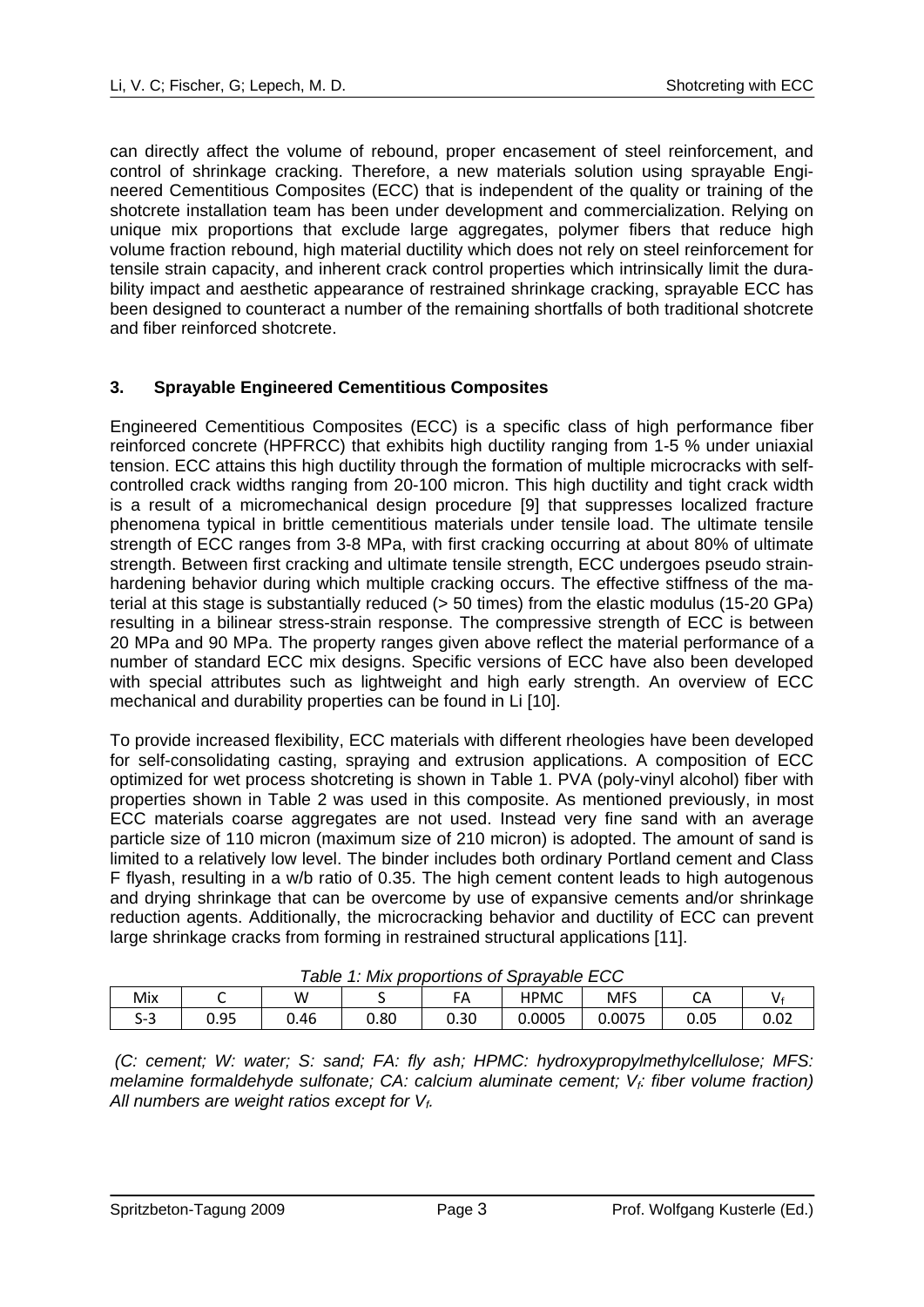| l able 2: Properties of PVA fiber used in ECC material |             |                              |                |                             |                          |  |  |  |  |  |
|--------------------------------------------------------|-------------|------------------------------|----------------|-----------------------------|--------------------------|--|--|--|--|--|
| Diameter $(\mu m)$                                     | Length (mm) | Nominal<br>Strength<br>(MPa) | Elongation (%) | Oiling Agent<br>Content (%) | Young's<br>Modulus (GPa) |  |  |  |  |  |
| 39                                                     |             | 1620                         | b              | 0.8                         | 42.8                     |  |  |  |  |  |

*Table 2: Properties of PVA fiber used in ECC material* 

Sprayable ECC requires a fresh rheology very different from cast ECC. A two-stage rheology is preferred: low initial viscosity suitable for pumping at relatively low pressure followed by a rapid increase in viscosity after a designed resting time to achieve material coherence and good adherance to the substrate after the material leaves the nozzle. This two-stage rheology has been designed with careful control of admixtures of high range water reducers (HRWR), thickening agents (HPMC), and calcium aluminate cement [12] as well as through the mixing sequence. The ECC paste can maintain a viscosity below 3 kPa•s for the first ten minutes after mixing, but increases to over 20 kPa•s after twenty minutes. These admixtures and their contents were chosen to minimize conflicting requirements for tensile ductility of ECC that constrains the fresh mix composition.

### **4. Sprayable performance of ECC**

To examine the shotcrete performance of sprayable ECC, fresh ECC mixed in a 40 L-capacity drum mixer was pumped through a 25 mm-diameter rubber hose to a spray gun, from where it was sprayed pneumatically with an air pressure of 700 kPa onto a formwork substrate. A N2V spiral pump designed for pumping mortar with maximum 3 mm aggregate was used.

To characterize the pumpability in terms of pumping pressure, pump-out tests were performed through the open hose without a nozzle. The pumping pressure monitored was found to be less than 1 MPa. For comparison, the pumping pressure for a commercial prepackaged repair mortar with synthetic fibers was found to cause a pressure rise exceeding the maximum 4MPa allowable by the pump equipment manufacturer. This high pumpability of the sprayable ECC mix was due to moderate deformability achieved through stabilization of the particles by admixture control as explained above. Thus the pumpability of sprayable ECC was found to be excellent, despite the relatively high fiber content of 2% by volume.

Sprayability of ECC was assessed with spray-on tests (Figure 1). A 15-minute rest time between mixing and spraying was used. The adhesion of the ECC shotcrete onto concrete and wood surfaces was found to be adequate. Good cohesiveness of the material ingredients was demonstrated. The buildup thickness of 45 mm and 25 mm were attained for spraying vertical surfaces and overhead surfaces respectively in the laboratory, without sloughing. In field applications (see Gifu and Montana demonstrations discussed in Section 7 below), a range of 25 - 75 mm thick ECC layers has been attained.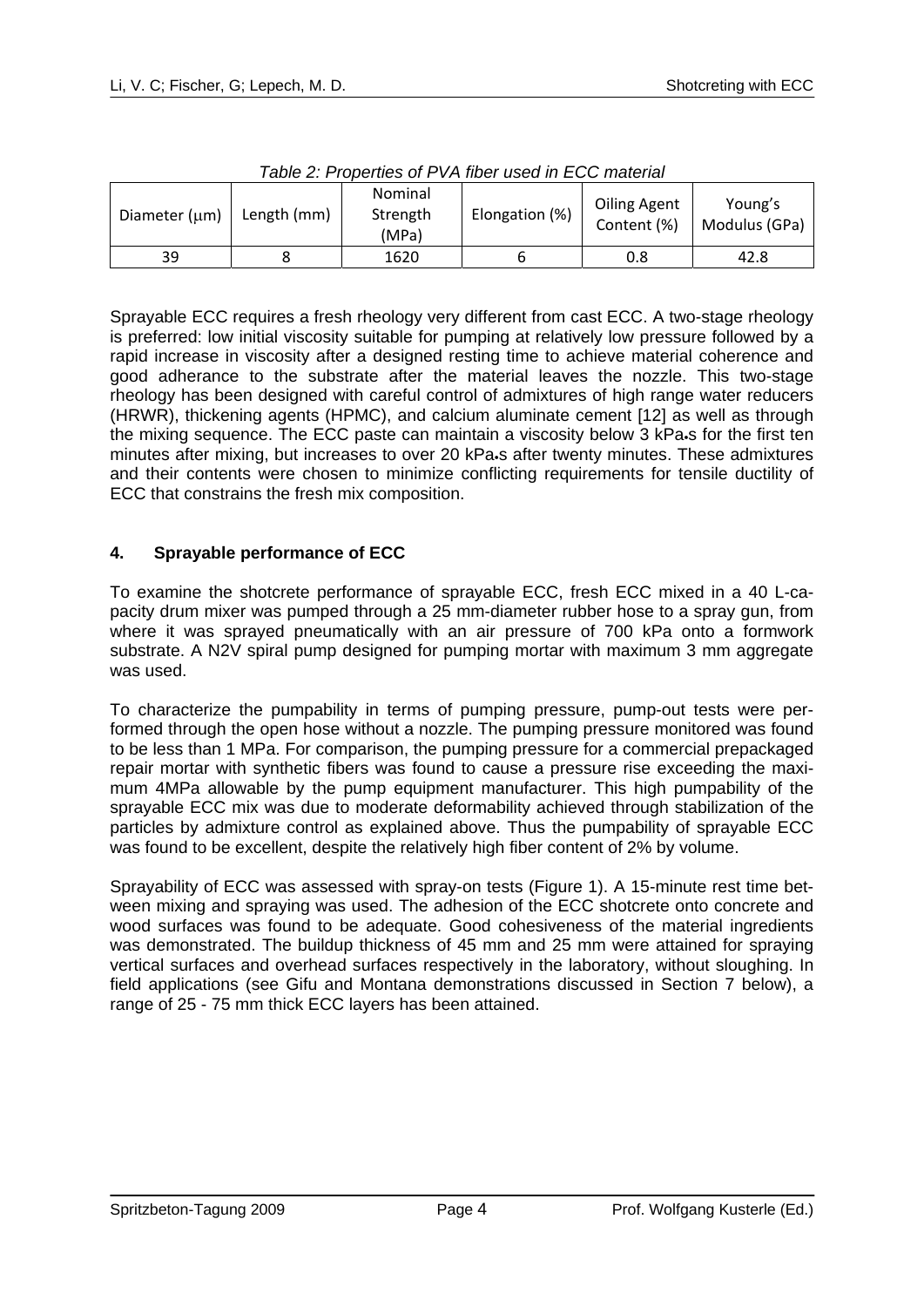

*(a)* 



*(b)* 

*Figure 1: Spray test on vertical surface for (a) spraying sequence onto a vertical surface; (b) 45 mm thick sprayed ECC layer [12].* 

Unlike traditional or steel fiber reinforced shotcrete, negligible rebound was found in shotcreting with ECC. This low rebound is likely a result of the small sand particle size in the ECC mix. In addition, the synthetic fiber adopted has a relatively low mass given a density about one sixth that of steel. The low bending stiffness of the fiber probably contributes to the low rebound of the fibers as well. The low rebound has been confirmed in field demonstration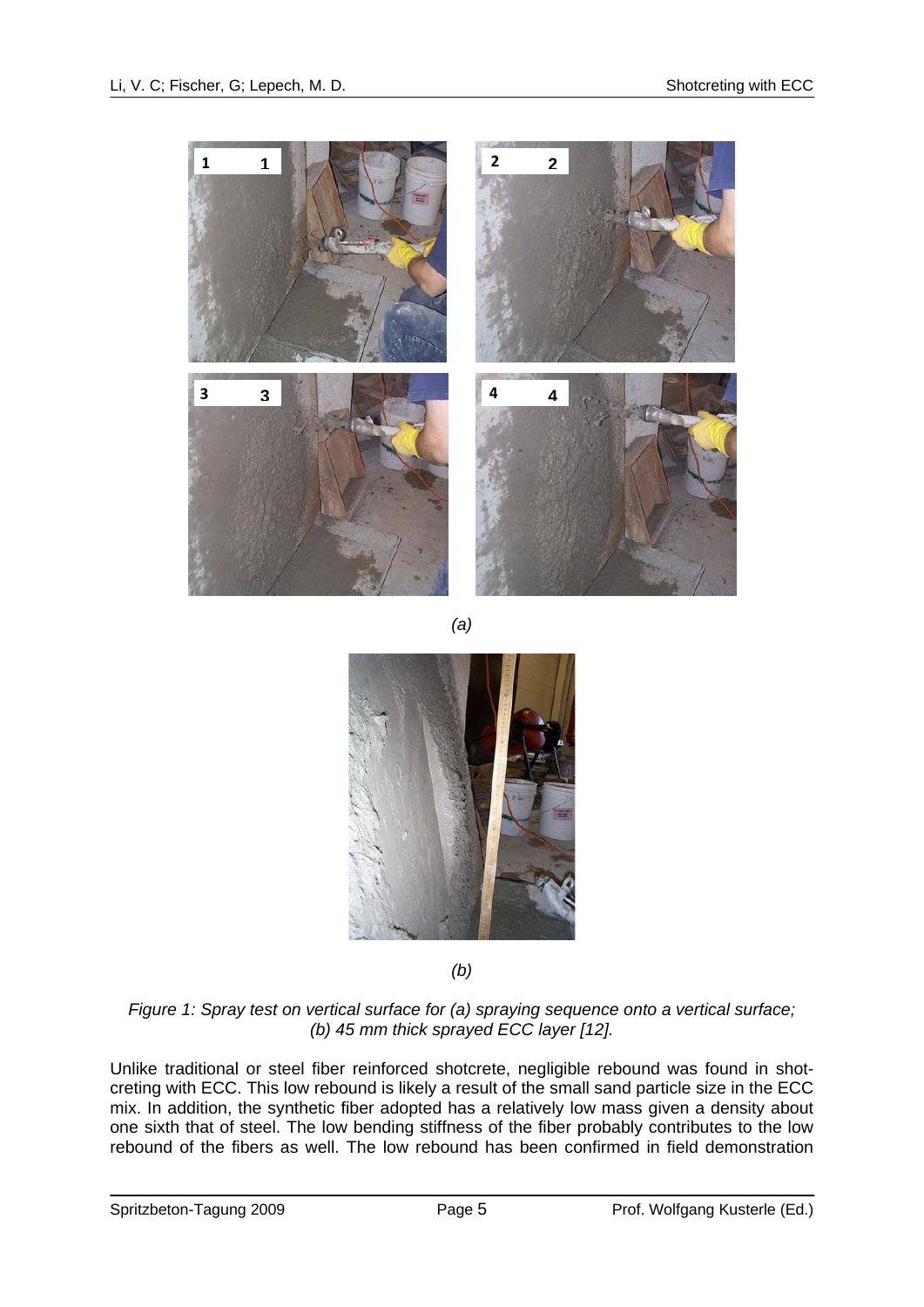(see Section 7 below) of sprayable ECC. This unique characteristic of sprayable ECC is important in maintaining consistent mechanical properties of the composite with that of cast ECC since the loss of fiber content can lead to a loss of tensile ductility.

The density of the sprayed ECC was found to be 2093 $\pm$ 5 kg/m<sup>3</sup>, very similar to the 2067 $\pm$ 3 kg/ $m<sup>3</sup>$  measured for cast ECC based on the same mix. This suggests that the pneumatic pressure applied was adequate in consolidating the sprayed ECC material.

### **5. Hardened properties of Sprayable ECC**

### 5.1 Uniaxial tension

The tensile stress-strain curve of a sprayed ECC tensile coupon at 28-days is shown in Figure 2. The tensile coupon specimens were obtained by sawing panels of ECC sprayed into wood molds positioned vertically. The sprayed ECC panels were demolded one day after shotcreting and then cured in air.



*Figure 2: Tensile stress-strain curve of sprayed and cast ECC in comparison to commercial shotcrete prepackaged mortar [13].* 

It can be seen in Figure 2 that the sprayed ECC exhibits a strain-hardening response with a tensile strain capacity of  $1.63 \pm 0.26$  %. This is lower than most ECC mixes, but remains two orders of magnitude higher than typical concrete or shotcrete. The reduced tensile strain capacity of sprayed ECC is likely a result of the inclusion of calcium aluminate cement that may alter the matrix toughness and the fiber/matrix interface properties. The stress-strain curves of two sprayed commercial prepackaged mortars are also shown for comparison.

During strain-hardening, the average microcrack width in the sprayed ECC was found to be 30 microns. The prepackaged mortars failed with a single continuous enlarging crack at descending load.

### 5.2 Flexural response

The flexural response of sprayed ECC under four point bending at 28 days is shown in Figure 3. The specimens were sawn from sprayed-up panels. Kim et al [13] found that the flexural response was not sensitive to putting the top of the sprayed layer in the tension or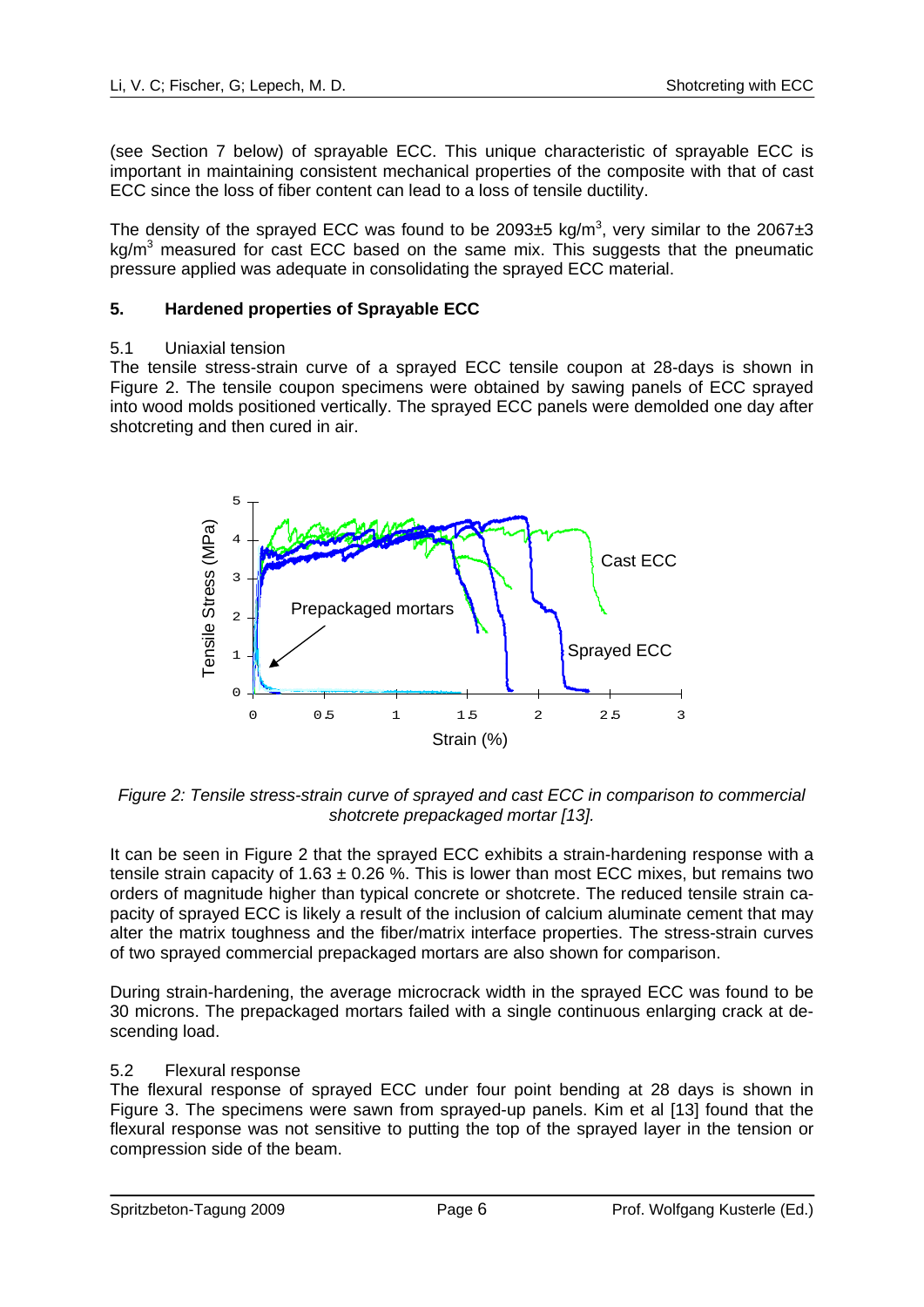

*Figure 3: Flexural stress-deflection curves at 28 days for Sprayed ECC and two prepackaged mortars [13].* 

In Figure 3, it can be seen that deflection hardening of the sprayed ECC is attained, with a Modulus of Rupture (MOR) measured at 12±1.2 MPa. Two prepackaged mortar subjected to the same test yielded an MOR of about 6 MPa.

To examine the interface bond between ECC and a concrete substrate in shotcrete repair situations, two types of repair specimens were tested. The repair panels were made by spraying ECC onto a concrete substrate and subsequently sawn into repair beam specimens. The first specimen subjects the ECC repair layer in the beam to tension and the concrete in compression. The second kind of specimen simulates the condition where the concrete has a crack that may reflect upwards into the repair layer. A horizontal interface crack is also introduced to represent bonding defect. The test results are shown in Figure 4.

The sprayed ECC/concrete repair specimens showed an average MOR of 12.03 MPa, not substantially different from that of the ECC beams alone. No delamination between the ECC and concrete was observed, indicating adequate bonding between the ECC and substrate concrete. In the specimen with a cast-in notch, no reflective cracking was observed in the ECC repair layer. Instead, the high stress concentration just above the notch was absorbed by the tensile ductility of ECC resulting in the formation of many microcracks in the ECC layer.

In the tensile and flexural tests described above, sprayable ECC exhibits higher load capacity and substantially higher deformation capacity and energy absorption capacity as measured by the area under the load-deformation curves, when compared with the prepackaged repair mortars.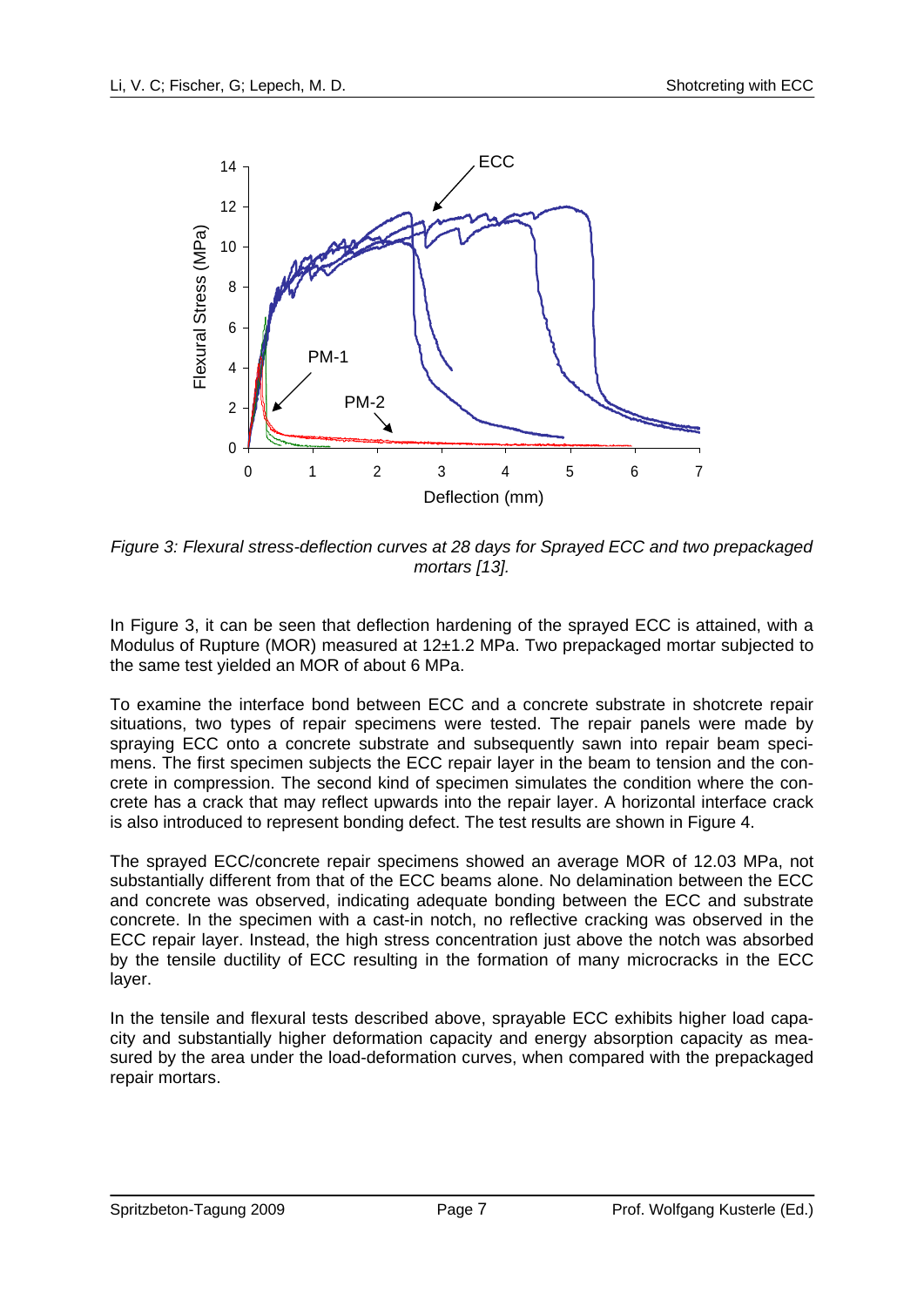

*Figure 4: Flexural stress versus deflection curves of repaired composite beams at 28 days for (a) beams orientated with top of repair materials as tensile face; and (b) beams orientated with top of repair materials as compressive face with a vertical crack introduced in the old concrete substrate and an initial interfacial crack [13].* 

# **6. Other properties of ECC relevant to shotcrete applications**

The above test results for sprayable ECC suggest that ECC with high tensile ductility can perform well in situations where ground/rock movements could lead to high tensile loading and large deformation. Previous researchers have noted the addition of short fibers enhan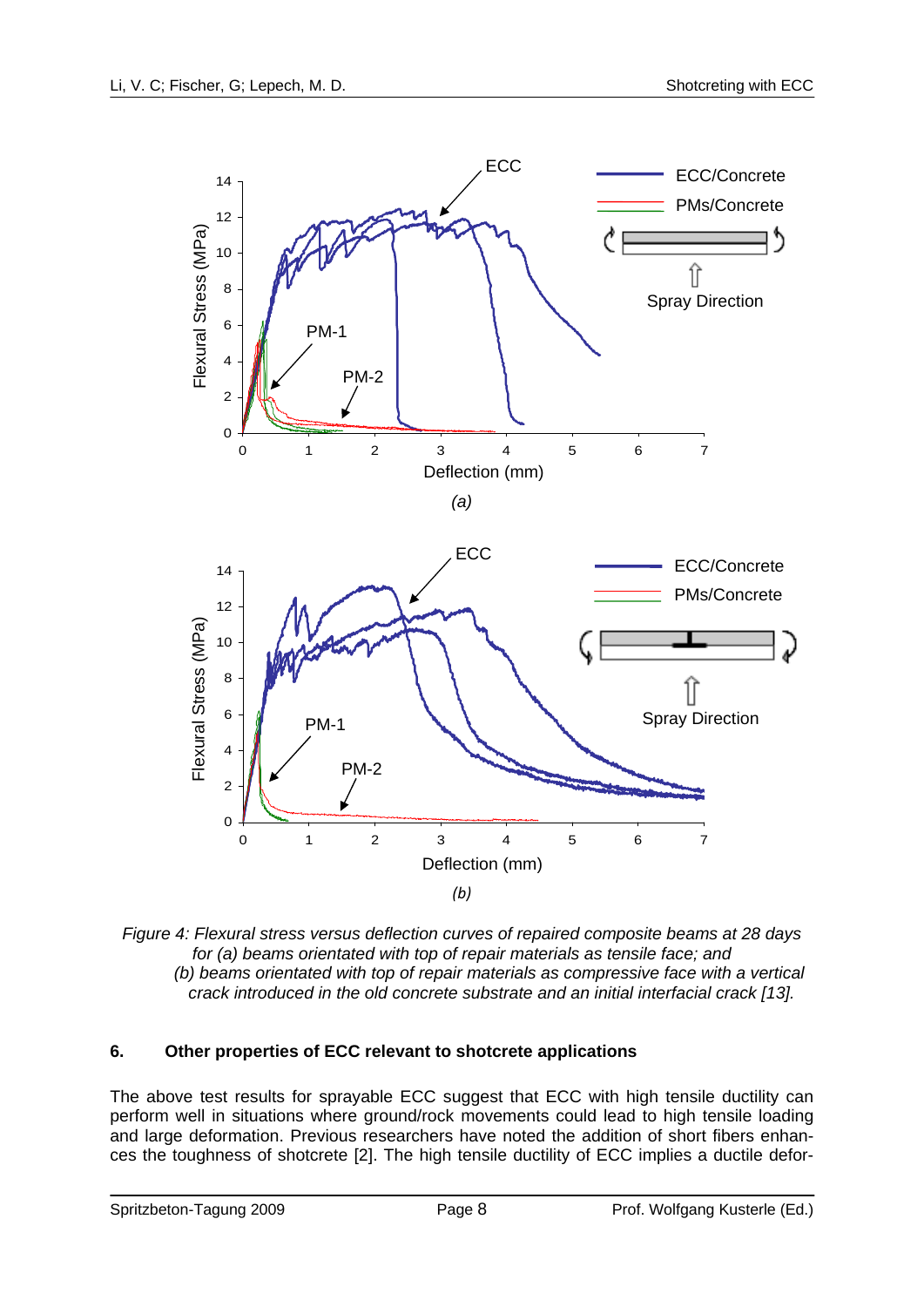mation analogous to plastic yielding of ductile steel, so that large imposed deformations would be accommodated by ECC in an inelastic manner without localized fracture. The strain-hardening behavior of ECC maintains load-carrying integrity of the sprayed ECC element when overloaded, even in the absence of steel reinforcement.

In shotcrete applications where impact loading (such as rock bursts) may occur, the high energy-absorption capacity of ECC under impact loading may be advantageous. When ECC is properly designed, the energy absorption capacity can be at least an order of magnitude higher compared with normal shotcrete material [14]. Figure 5 shows the load-deformation curves of an ECC beam versus that of a normal concrete ( $f_c$  = 40 MPa) beam. These tests were performed by lifting a 50 kg impact tup with flat impact surface to a height of 50 cm and allowing it to drop freely under its free weight onto the center of the specimen.



*Figure 5: Load-deformation curve of drop weight tests for ECC and normal concrete beams (compressive strength = 40 MPa) [14].* 

Sprayed ECC may also have advantages in the elastic range for smaller imposed deformations by virtue of its lower elastic stiffness. As a result of eliminating coarse aggregates and the relatively small amount of fine sand, the Young's Modulus of ECC is approximately 15-30% below that of typical shotcrete. A sprayed ECC element can minimize tensile stress build-up for a given dimensional change (e.g. due to wetting and drying or temperature variation) under restrained conditions.

In underground structures, water tightness or impermeability may also be important. The tight crack width formation in ECC implies a low material permeability even in the cracked state. Permeability studies of ECC [15] subjected to a hydraulic gradient indicate that ECC with crack widths below 100 microns behave similarly to normal concrete without cracks, with regard to water permeation under hydrostatic pressure. Further, these tests demonstrated that in the presence of permeating water, ECC microcracks tend to reveal strong self-healing capabilities and further reduce the tendency for water transport through the sprayed ECC element. Figure 6 shows the effect of tight self-controlled crack width of ECC in maintaining low permeability even after subjected to large imposed deformation.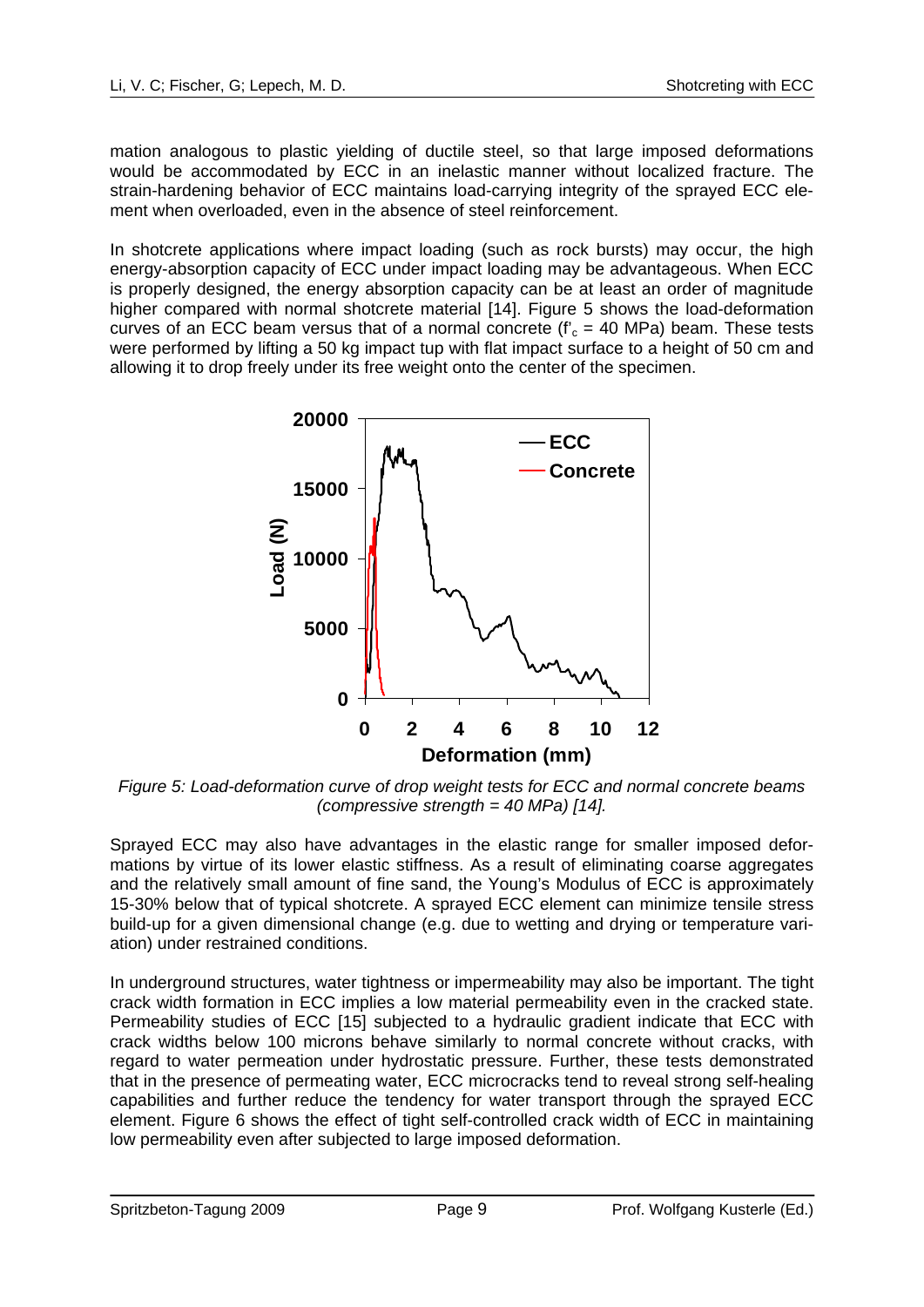

*Figure 6: Measured permeability of preloaded ECC and mortar [15].* 

In shotcrete applications where fatigue loading is expected, such as in bridge structural repairs or tunnel linings subjected to repeated suction loads (i.e. air pressure differentials from passing high speed trains), the fatigue performance of sprayed ECC can extend the service life of these structures. The flexural fatigue performance of ECC has been studied by Suthiwarapirak et al [16] and found to exhibit a fatigue life several orders of magnitude higher than normal repair mortar. Figure 7 shows the bilinear fatigue curve of ECC while the control tests of repair mortars exhibit a linear fatigue curve. When the load amplitude falls below 50% of flexural strength, no fatigue failure was observed at 2 million cycles.



*Figure 7: Fatigue stress-cycle relationship for ECC and two prepackaged repair mortars [16].* 

While laboratory studies of ECC show promising trends in its use for shotcreting applications, their purported performance must be verified by full-scale field studies. At the moment, there are only limited field applications of sprayable ECC. Some of these are described in the next section.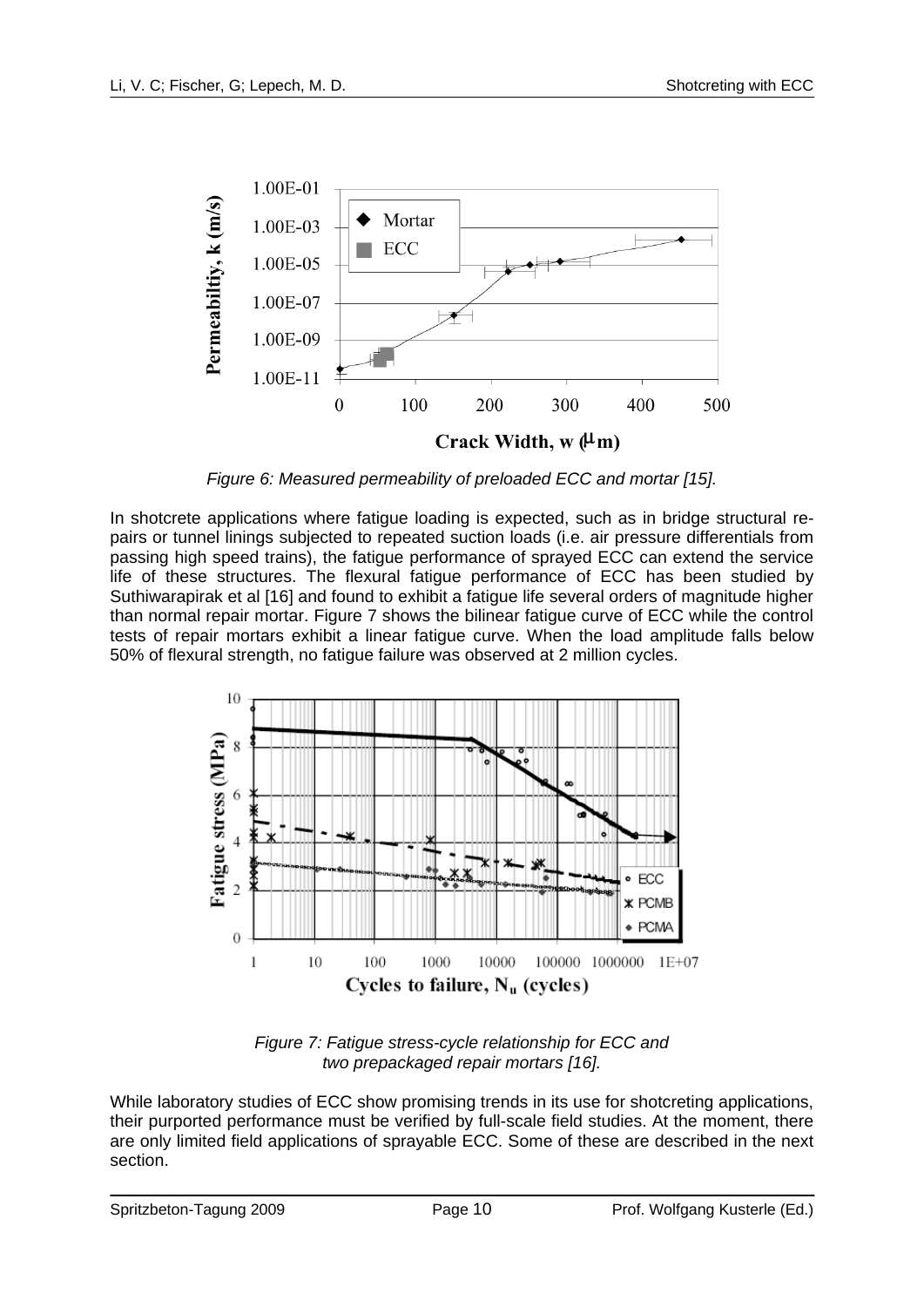# **7. Sprayed ECC field applications and practice recommendations**

Sprayed Engineered Cementitious Composites have been used in various types of shotcrete applications such as surface repair of damaged concrete structures, tunnel linings, and stabilization of waterways. Some of these applications are briefly illustrated below.

### 7.1 Retrofitting and surface repair

Retrofit is considered one of the most beneficial applications of ECC. Numerous retrofit projects applying ECC have been carried out in which ECC was used as a surface protection layer to recover the function of damaged concrete structures. Figure 8 shows the application of ECC on a retaining wall that has been severely damaged resulting from cracking due to alkali silica reaction. Wet sprayed ECC was applied as the protection layer with 15 mm thickness on the concrete surface. Due to the small coating thickness and the restraint exercised by the existing structure, cracking on the protection layer was to be minimized by using ECC with intrinsic crack control functionality. A similar concept was adopted in retrofitting an aged waterway structure as shown in Figure 12.



 *(a) (b)*



*(c) (d)* 

*Figure 8: a) Application of ECC layer, b) Close-up of nozzle, c) Finished and spayed surfaces, d) Application of surface coating.*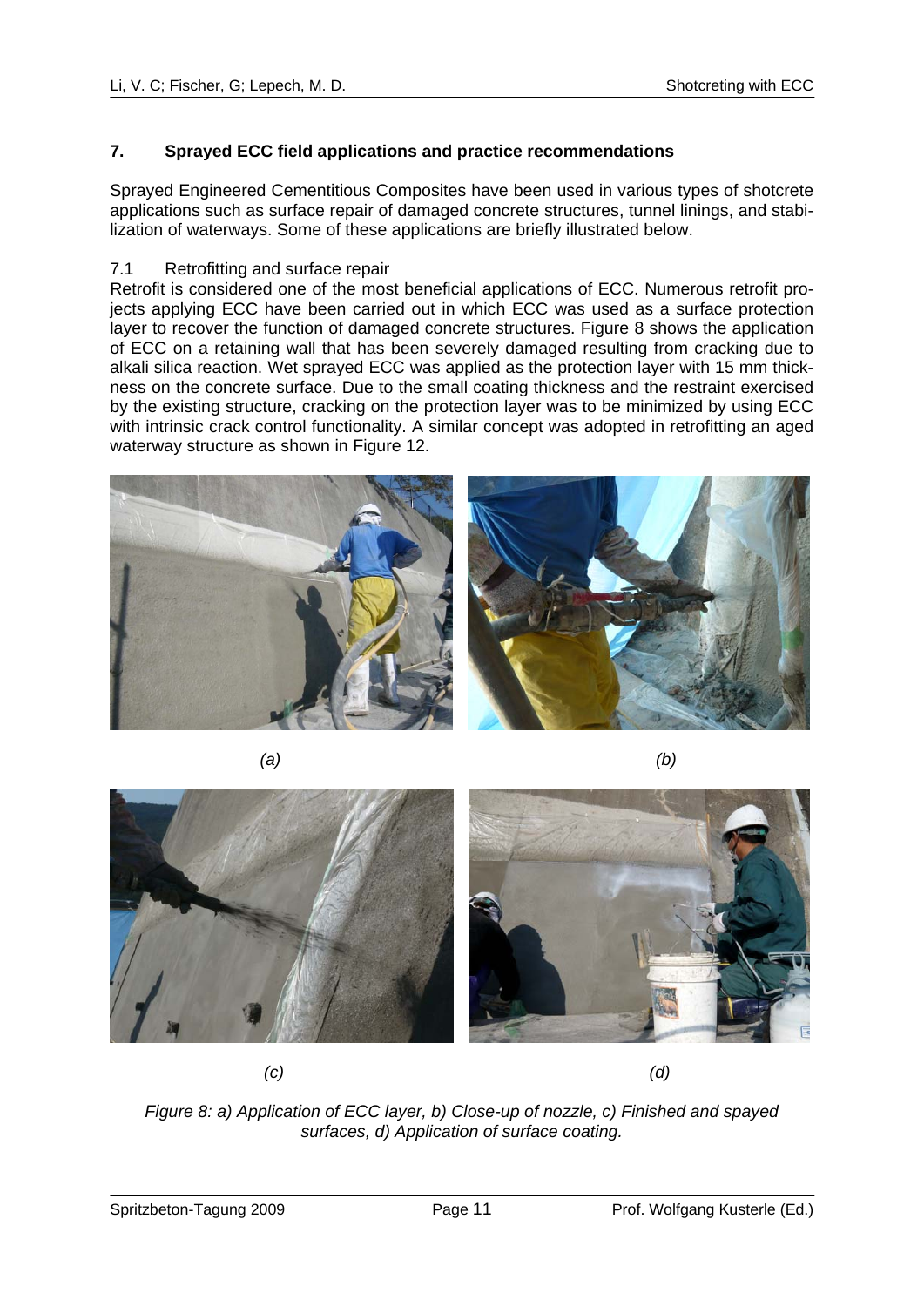ECC has also been used in repairing road tunnels (Figure 9), where the existing chlorideinfested concrete layer has been removed and replaced by ECC.



*Figure 9: Replacement of chloride-infested concrete with ECC (left) and prefinished surface after replacement (right).* 

### 7.2 Tunnel lining

A sprayed multilayered FRC tunnel lining system with ECC as the top layer was used in the newly constructed Hida Tunnel in Japan with a length of 10.7 km as shown in Figure 10 instead of a conventionally cast concrete lining at the more than 20 emergency parking zones along the tunnel. The intention of the ECC layer covering the conventional steel fiber reinforced concrete (SFRC) is to protect against carbonation of the SFRC layer (Figure 11) and resulting corrosion of the steel fibers as well as to prevent concrete spalling in case of fire.

The ECC layer was added to a sprayed SFRC layer through embedded carbon fiber grids, resulting in an increased quality of the surface finish and improved water tightness of the lining. This method remarkably reduced the construction time and cost due to the absence of formwork and therefore is expected as a quick repair method for damage caused by fire or earthquakes.



*Figure 10: ECC application at emergency parking zones (left) and surface finish of ECC coating after completion (right).*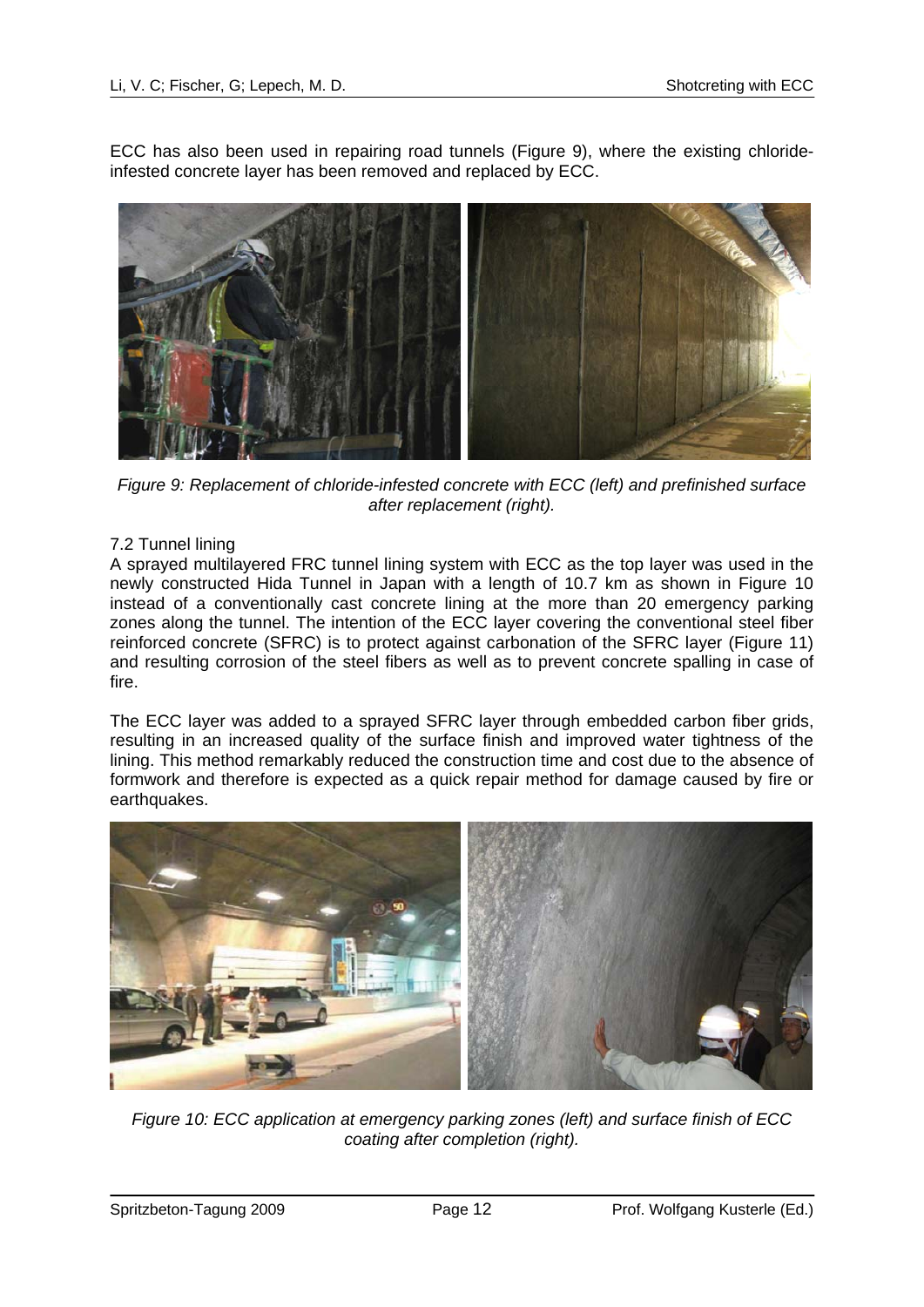

*Figure 11: Cross-section of tunnel lining with ECC cover layer for carbonation and spalling protection [17].* 

### 7.3 Irrigation Channel Lining

In arid regions throughout the world, the movement of water for agriculture irrigation requires major infrastructure investments in large networks of irrigation canals, pumping stations, aqueducts, or siphons. Underwater for much of the year, and subjected to potential scour in addition to freeze-thaw exposure, these irrigation canals or channels both in Japan and the western United States have used sprayable ECC to either repair damaged concrete walls or to line existing earthen canals.

As shown in Figure 12, sprayable ECC has been used to repair the damaged concrete lining of long-used irrigation channels. The existing linings were damaged by a combined loading of scour and freeze-thaw exposure. This combination of loads, acting nearly year round, had badly damaged the channel lining causing leaks and slowing the flow rate. A thin layer of ECC (15 mm to 25 mm) was sprayed onto the surface of the channel to seal the surface while protecting the underlying concrete structure.

In the western US, a large network of earthen irrigation canals, in combination with dams and pumping stations, provides water to hundreds of thousands of hectares of agricultural land. As seen in Figure 13, an average earthen canal is approximately 2 m wide at its bed, 3 m wide at its top, and between 2 m and 3 m deep. Measuring hundreds of kilometers long, a cost-effective, easy to apply, and structurally sound lining was sought. For this application, sprayable ECC was used to create a durable structural lining that is also highly impermeable, thereby improving water conservation and the efficiency of the irrigation system.

Applied at a thickness between 15 mm and 25 mm on all faces of the channel, several hundred meters can be lined each day at a cost far below traditional reinforced concrete linings (with a minimum thickness of 75 mm for proper rebar clear cover) or large polyethylene lining tarpaulins. Additionally, the sprayed ECC system can be easily repaired if damaged by farming equipment or livestock. Unlike polyethylene linings that require specialized surface preparation and heat guns, the ECC lining can be repaired by spraying a new layer of ECC over the damaged area. As discussed previously, due to the unique ductility of ECC the high potential for debonding and fracture failure is suppressed in ECC repair applications [11].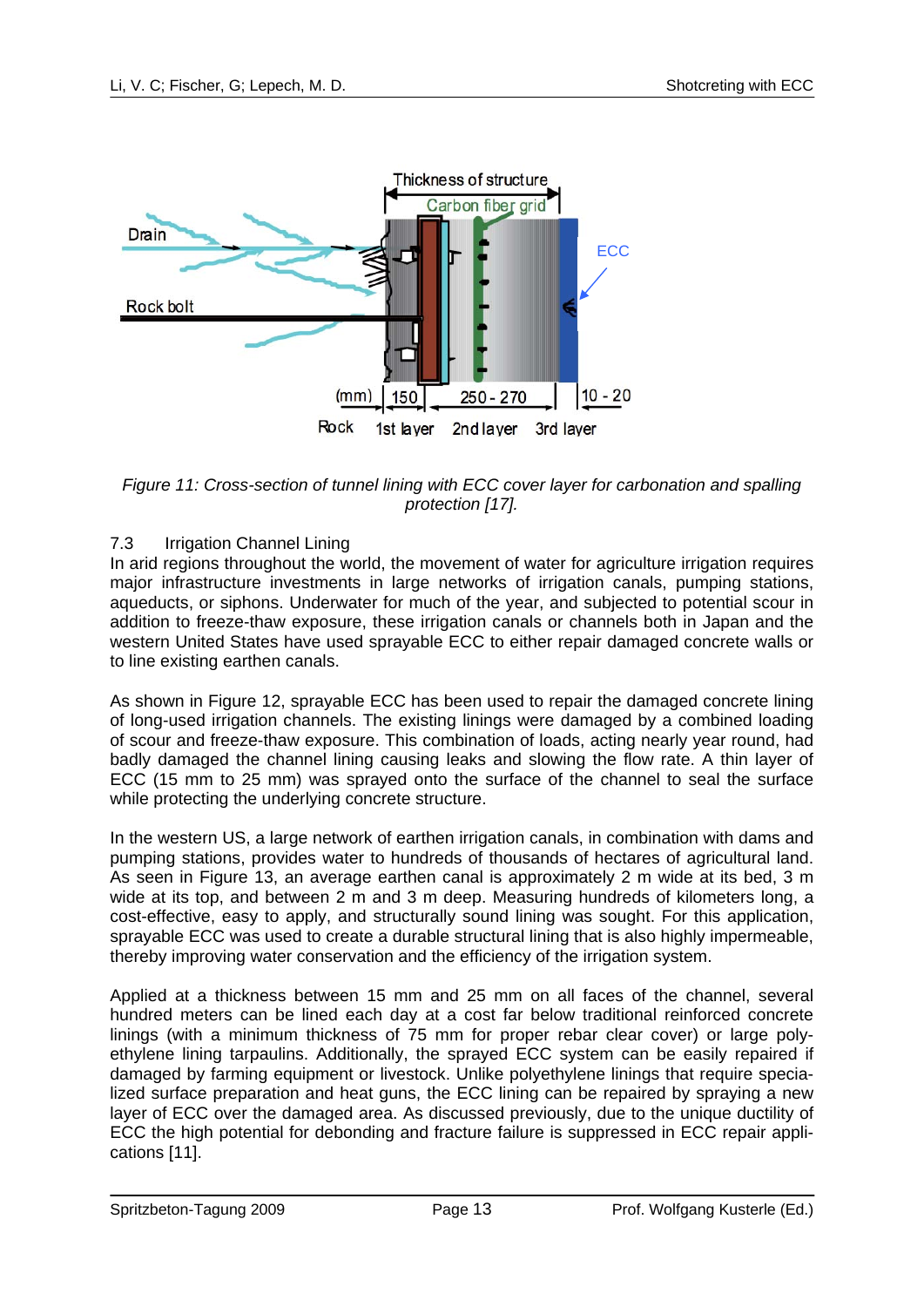Specifically for this application, the ECC material was premixed and delivered to the rural jobsite in 1000 kg bags. This greatly simplified the onsite batching and mixing process in large, 7-cubic-meter mixing trucks. Additionally, this reduced the variability associated with using sprayable ECC materials in a large-scale demonstration with crews that were inexperienced at mixing and placing ECC material.



*Figure 12: Irrigation channel repaired using sprayed ECC in Japan* 



*Figure 13: Irrigation channel lining installation using sprayed ECC in the western United States*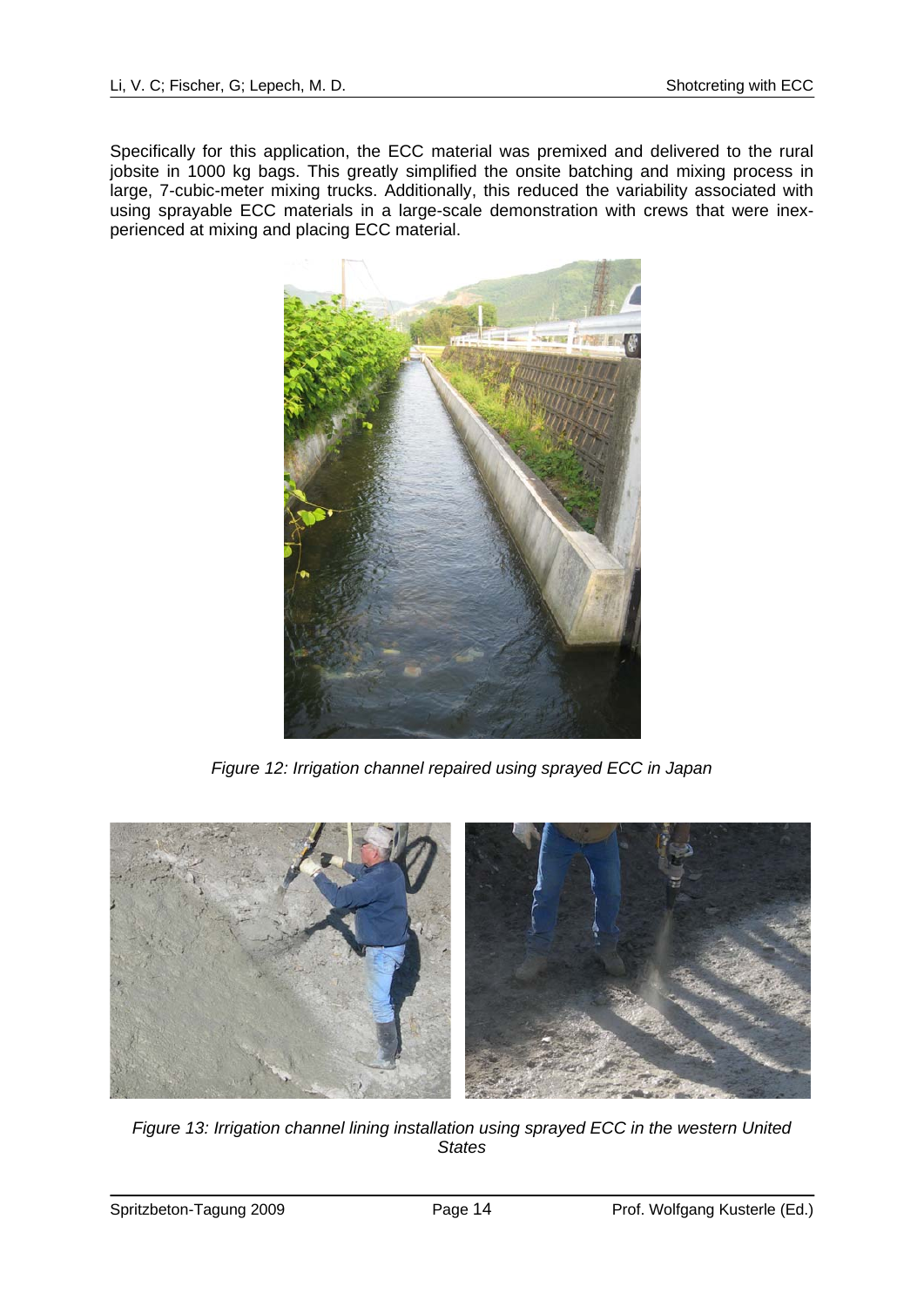### **8. Conclusions**

The use of shotcrete, and specifically fiber reinforced shotcrete, has seen increasing acceptance within the construction industry since its introduction nearly a century ago. However, the quality of traditional shotcrete and FRC shotcrete applications continues to be challenged by densely steel reinforced sections leading to higher material variability, along with the effects of high rebound on shrinkage properties and fiber volume fraction. Therefore, a great deal of effort is placed on the proper training and certification of shotcrete nozzlemen and their crews.

Engineered Cementitious Composite (ECC) materials have undergone development over the past 5 years allowing for application via wet process shotcreting. This development has produced a solution to many shotcrete application challenges and which has been used in a number of field demonstrations. Relying on unique mix proportions that exclude large aggregates, polymer fibers that reduce high fiber volume fraction rebound, high ductility which does not rely on steel reinforcement for tensile strain capacity, and inherent crack control properties which intrinsically limit the durability impact and aesthetic appearance of restrained shrinkage cracking, sprayable ECC has been designed to counteract a number of remaining shortfalls of both traditional shotcrete and fiber reinforced shotcrete. Additionally, ECC exhibits a number of desirable characteristics for shotcrete applications including high impact resistance and water impermeability.

A number of field applications have been completed that use sprayable ECC materials. These include the repair of a dam in Japan, a tunnel lining in Japan, an irrigation channel lining in Japan and the United States, and the development of a premixed ECC material that is specially formulated for spraying. Accompanying these field demonstrations, the Japan Society of Civil Engineers has published a set of recommendations for the use and application of sprayable ECC [18]. Such recommendations bring this technology to the forefront of wider commercialization.

#### **9. Acknowledgements**

The authors would like to thank Mr. David Schwarz, General Manager of the Buffalo Rapids Irrigation District in Terry, Montana, USA for the use of photographs (Figure 13) in the preparation of this article.

#### **10. References**

- [1] American Concrete Institute:
	- Guide to Shotcrete. Manual of Concrete Practice, ACI, 2005.
- [2] Banthia, N.:

Fiber Reinforced Shotcrete: Issues, Challenges, and Opportunities. In: Reinhardt H.W. and Naaman A.E. (Eds): Proceedings of the Third International Workshop on High Performance Fiber Reinforced Cementitious Composites (HPFRCC3). Mainz, Germany. May 16-19, 1999, pp. 161- 170.

- [3] Armelin, H.S.; Banthia, N.: On the Rebound (Minimizing Shotcrete Rebound with Fibres). Concrete International 1998, 20(9) pp. 74-79.
- [4] Banthia, N.; Armelin, H.S.: A Novel Double Anchored Steel Fiber for Shotcrete. Canadian Journal of Civil Engineering 2002, 29(1), pp. 59-63.
- [5] Bernard, E.S.: Correlations in the Behaviour of Fibre Reinforced Shotcrete Beam and Panel Specimens. Materials and Structures 2002, 35(3), pp. 156-164.